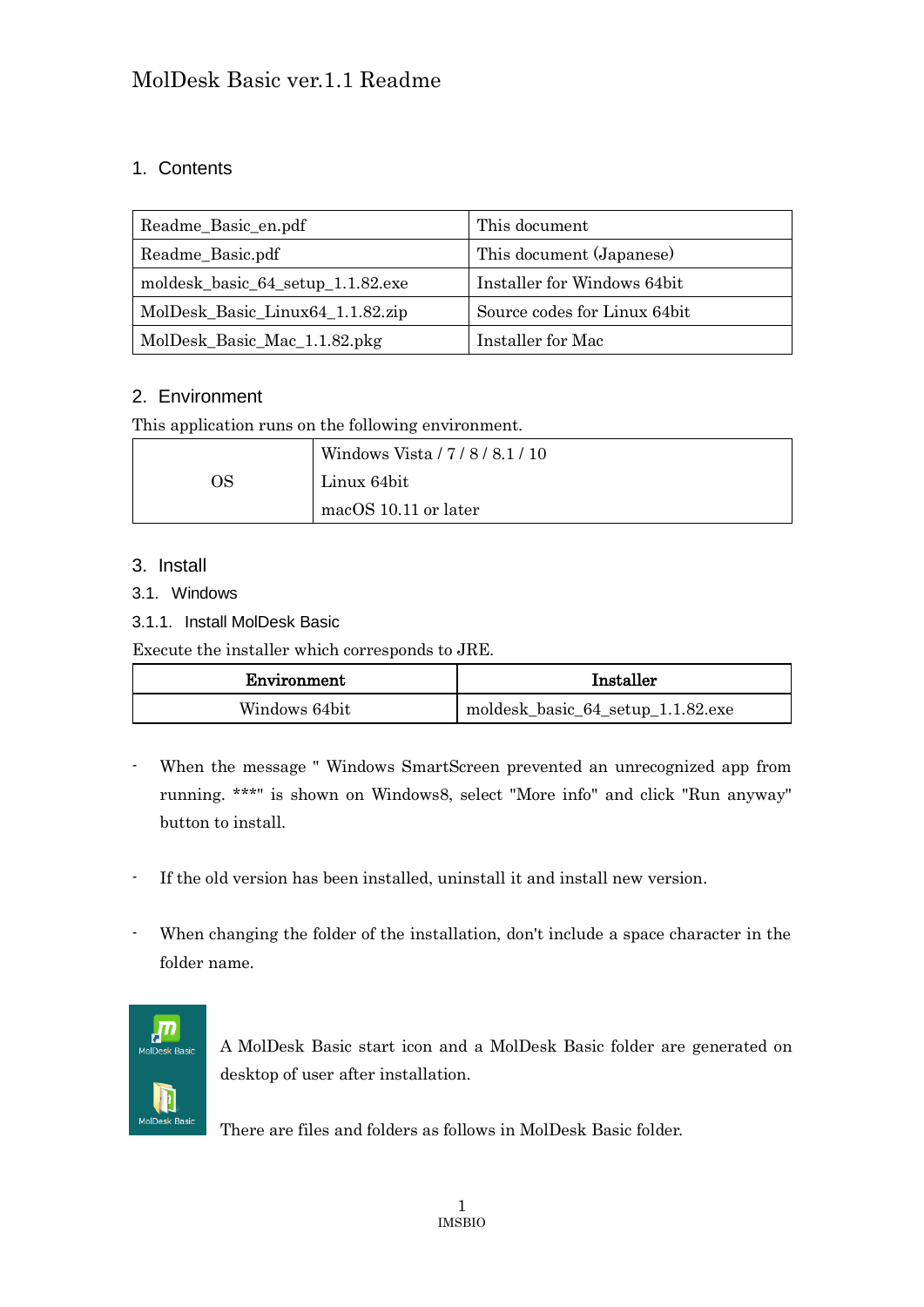| sample                                    | Sample input files       |
|-------------------------------------------|--------------------------|
| MolDesk Basic                             | MolDesk Basic start icon |
| MolDesk_Basic_ver.1.1_Manual.pdf          | Manual (Japanese)        |
| [C] MolDesk_Basic_ver.1.1_QuickManual.pdf | Quick manual (Japanese)  |
| 图 uninstall MolDesk Basic                 | Uninstall icon           |

3.1.2. Uninstall MolDesk Basic

Run uninstall icon as bellow or uninstall from " Programs and Features" of control panel.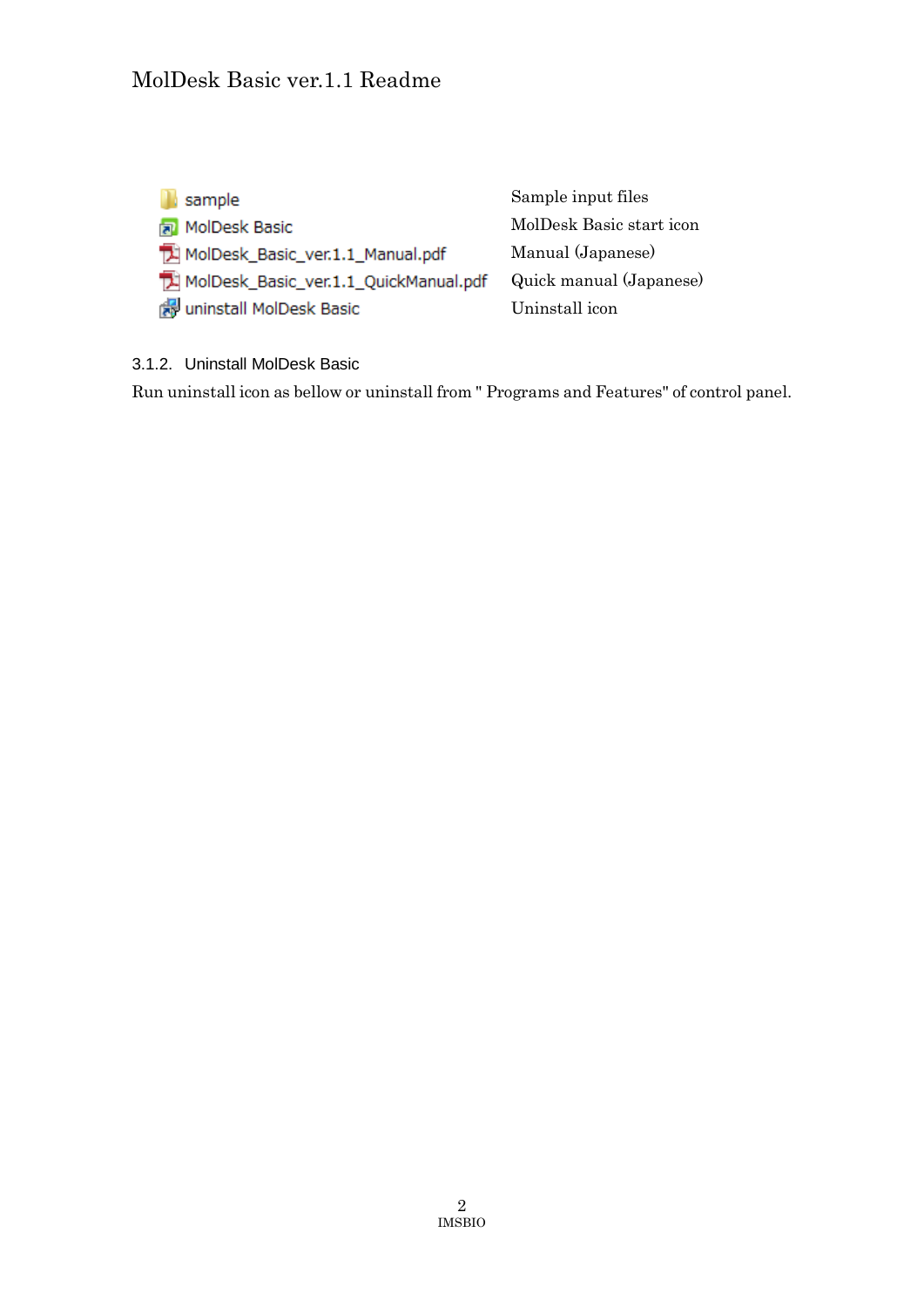### 3.2. Linux

3.2.1. Install MolDesk Basic

Expand MolDesk\_Basic\_Linux64\_1.1.82.zip in user area.

\$ unzip MolDesk\_Basic\_Linux64\_1.1.82.zip

Next, double-click the startup file as follows to start MolDesk.

| Environment | Startup file                    |
|-------------|---------------------------------|
| Linux 64bit | MolDesk Basic Linux64 / MolDesk |

- If the old version has been installed, uninstall it and install new version. If old version remains, the name of new expanded folder in same directory may contain space like "MolDesk\_Basic\_Linux64 (2)" and it can not run.
- Use Gnome as the desktop environment. MolDesk can not work with Unity, which is often used in Ubuntu, because of failure of menu bar.

### 3.2.2. Uninstall MolDesk Basic

Remove MolDesk\_Basic\_Linux64 directory to uninstall. Be careful not to remove saved projects.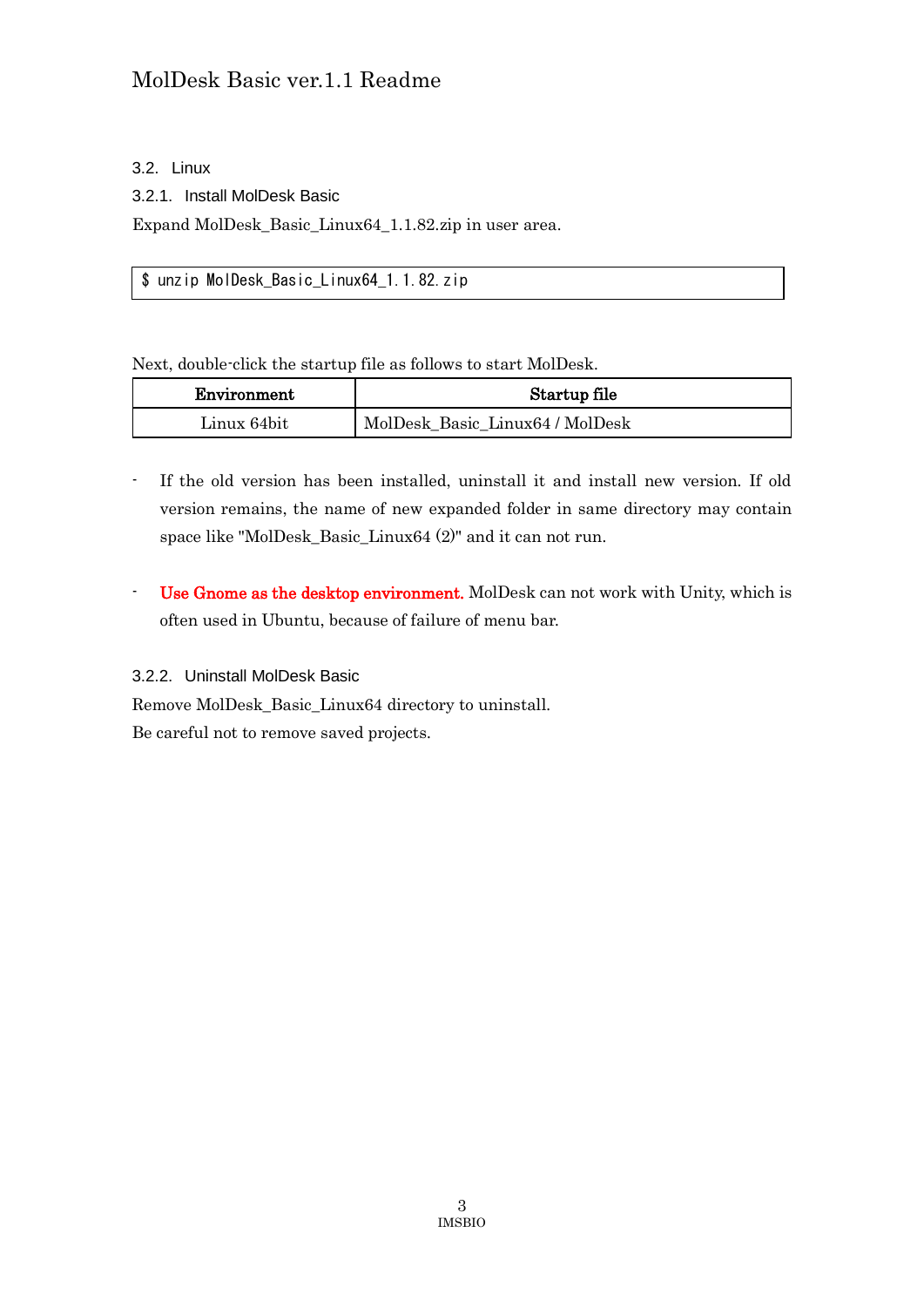### 3.3. Mac

### 3.3.1. Install MolDesk Basic

Run the installer (MolDesk\_Basic\_Mac\_1.1.82.pkg) and install according to the wizard.

- If you get a warning that " … can't be opened because it is from an unidentified developer." at launch of the installer, open the context menu and select "Open" and run installer.

#### The following will be installed.

| Product                                 | Default installation directory |  |
|-----------------------------------------|--------------------------------|--|
| "MolDeskBasic.app"                      | /Applications                  |  |
| (Executable file)                       |                                |  |
| "MolDesk Basic" folder                  | Library                        |  |
| (Contains a manual and sample data set) |                                |  |

### 3.3.2. Uninstall MolDesk Basic

Delete installed file/folder by drag & drop to Trash or open the context menu and select "Move to Trash".